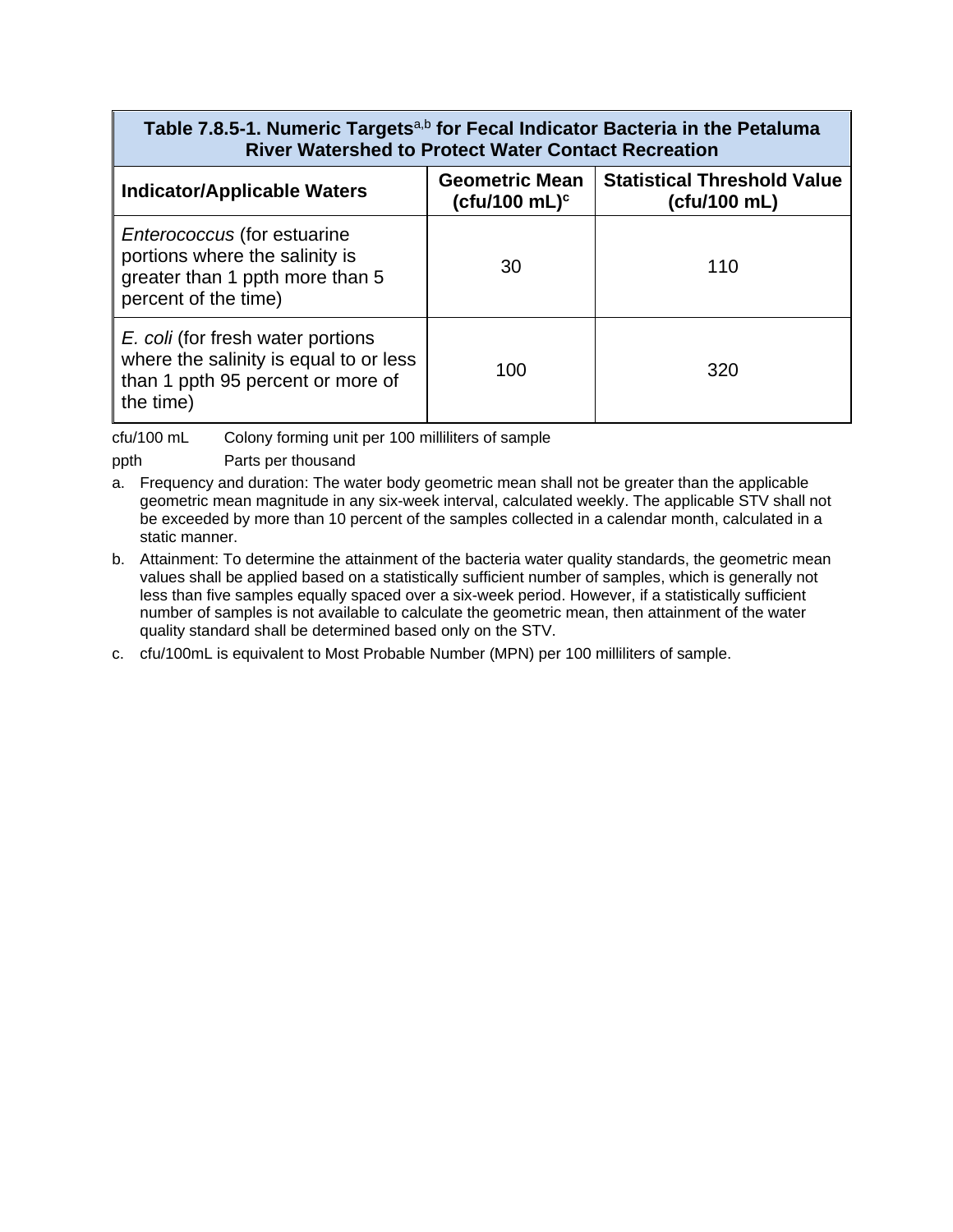| Table 7.8.5-2. Load and Wasteload Allocations <sup>a</sup> of Fecal Indicator Bacteria for<br><b>Petaluma River</b>                                                  |                                  |                                                                |                                                |
|----------------------------------------------------------------------------------------------------------------------------------------------------------------------|----------------------------------|----------------------------------------------------------------|------------------------------------------------|
| <b>Pollutant Source</b><br>Category                                                                                                                                  | <b>Allocation</b><br><b>Type</b> | <b>Estuarine waters</b><br><b>Enterococcus</b><br>(cfu/100 mL) | <b>Fresh waters</b><br>E. coli<br>(cfu/100 mL) |
| City of Petaluma<br><b>Wastewater Treatment</b><br>Facility                                                                                                          | <b>WLA</b>                       | Geometric mean $b < 30$<br>$STVc = 110$                        | Not Applicable                                 |
| <b>Sanitary Sewer</b><br><b>Collection Systems-</b><br>City of Petaluma<br>collection system;<br><b>Penngrove Sanitation</b><br>Zone (Sonoma County<br>Water Agency) | <b>WLA</b>                       | $\overline{0}$                                                 | $\mathbf 0$                                    |
| <b>Onsite Wastewater</b><br><b>Treatment Systems</b><br>(e.g., septic systems)                                                                                       | LA                               | $\overline{0}$                                                 | $\Omega$                                       |
| <b>Vessel Marinas</b>                                                                                                                                                | LA                               | $\overline{0}$                                                 | $\mathbf 0$                                    |
| <b>Confined Animal</b><br>Facilities (e.g., dairy,<br>horse facilities)                                                                                              | LA                               | Geometric mean < 30<br>$STV = 110$                             | Geometric mean < 100<br>$STV = 320$            |
| Grazing<br>Lands/Operations<br>(e.g., cattle, sheep<br>ranches)                                                                                                      | LA                               | Geometric mean < 30<br>$STV = 110$                             | Geometric mean < 100<br>$STV = 320$            |
| Wildlife <sup>d</sup>                                                                                                                                                | LA                               | Geometric mean < 30<br>$STV = 110$                             | Geometric mean < 100<br>$STV = 320$            |
| <b>Municipal Stormwater</b><br>Runoff <sup>e</sup>                                                                                                                   | <b>WLA</b>                       | Geometric mean < 30<br>$STV = 110$                             | Geometric mean < 100<br>$STV = 320$            |
| <b>Caltrans Stormwater</b><br>Runoff                                                                                                                                 | <b>WLA</b>                       | Geometric mean < 30<br>$STV = 110$                             | Geometric mean < 100<br>$STV = 320$            |

cfu/100 mL Colony forming unit per 100 milliliters of sample, which is equivalent to Most Probable Number (MPN) per 100 milliliters of sample

LA Load allocation

STV Statistical threshold value

WLA Wasteload allocation

a. All allocations apply year-round and will be measured in the ambient water (e.g., Petaluma River and its tributaries), except for WLA for the City of Petaluma Wastewater Treatment Plant, which shall be measured at any point in the outfall pipe between the point of discharge to the Petaluma River (Discharge Point No. 001) and the point at which all flow contributing to the outfall is present.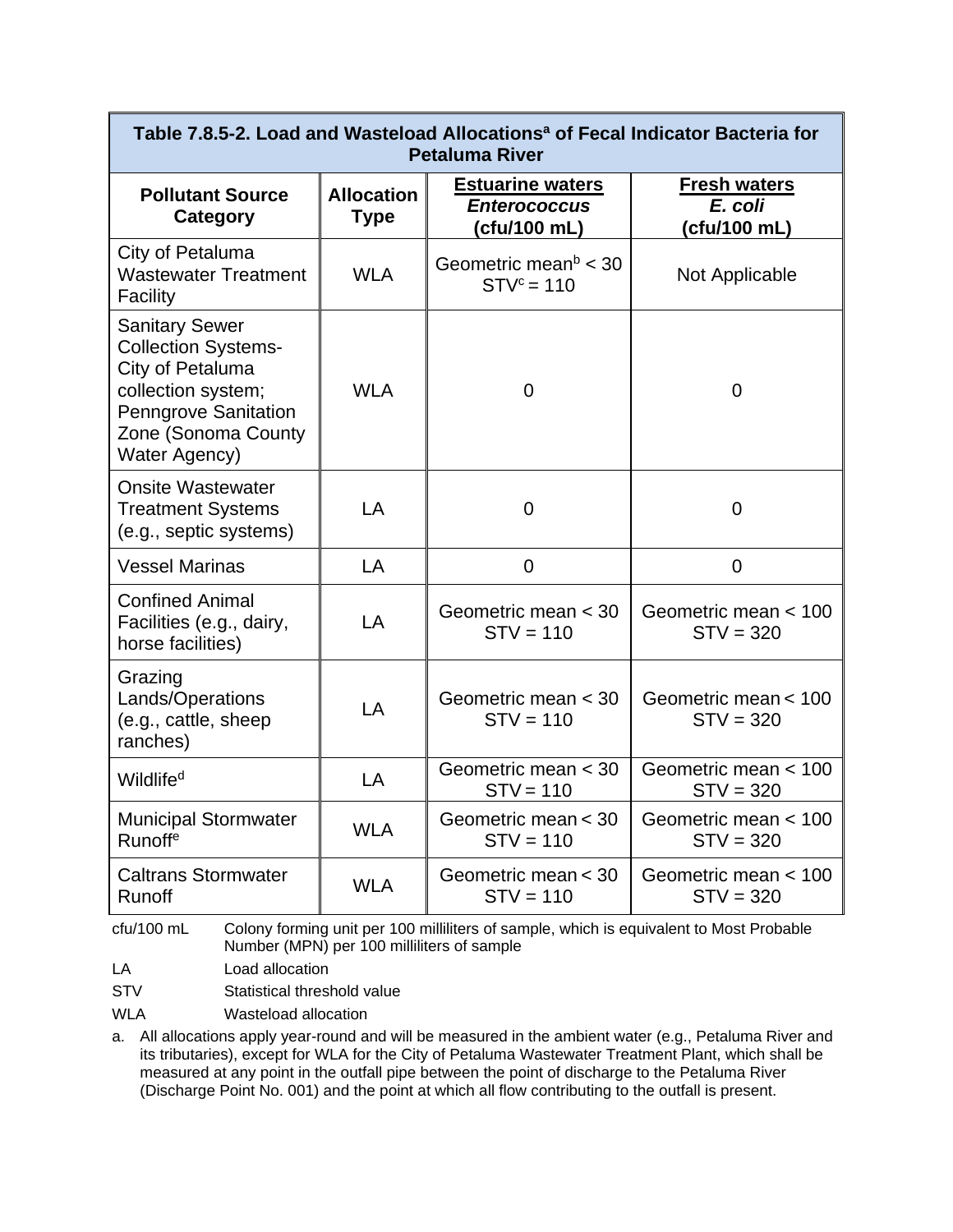- b. The water body geometric mean shall not be greater than the applicable geometric mean magnitude in any six-week interval, calculated weekly.
- c. If a statistically sufficient number of samples is not available to calculate the geometric mean, then attainment of the water quality standard shall be determined based only on the STV. The applicable STV shall not be exceeded by more than 10 percent of the samples collected in a calendar month, calculated in a static manner.
- d. Wildlife is an uncontrollable source of bacteria and its contribution is considered natural background. No management measures will be required for wildlife sources.
- e. WLA for discharges from municipal stormwater runoff via the municipal separate storm sewer system includes contributions from pet waste.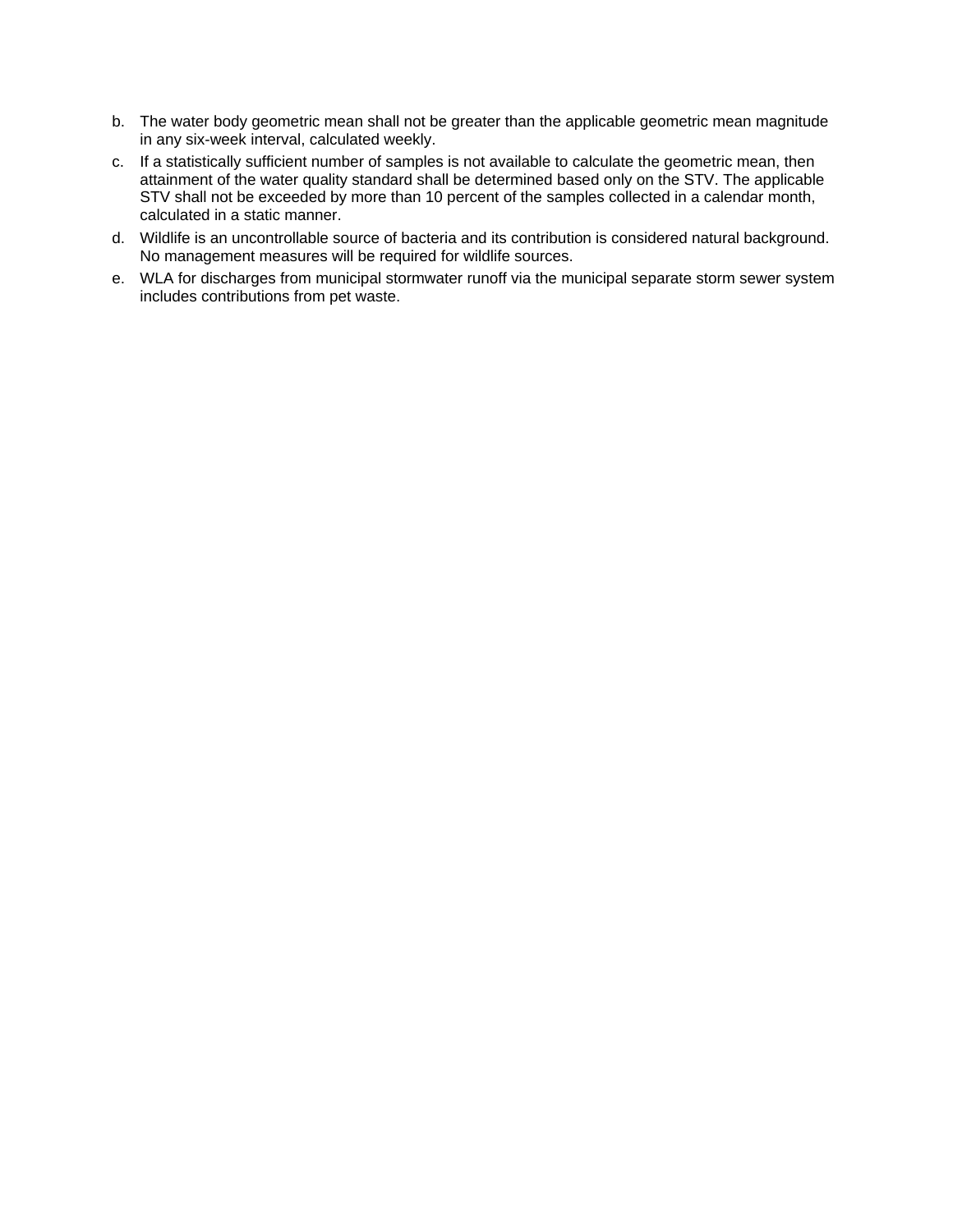| Table 7.8.5-3. Implementation Actions and Schedule for Ellis Creek Wastewater<br><b>Treatment Plant</b> |                                                          |                             |                 |
|---------------------------------------------------------------------------------------------------------|----------------------------------------------------------|-----------------------------|-----------------|
| Task<br>No.                                                                                             | <b>Implementation Actions</b>                            | <b>Implementing Parties</b> | <b>Schedule</b> |
|                                                                                                         | Comply with the NPDES permit for<br>wastewater discharge | City of Petaluma            | Ongoing         |

NPDES National Pollutant Discharge Elimination System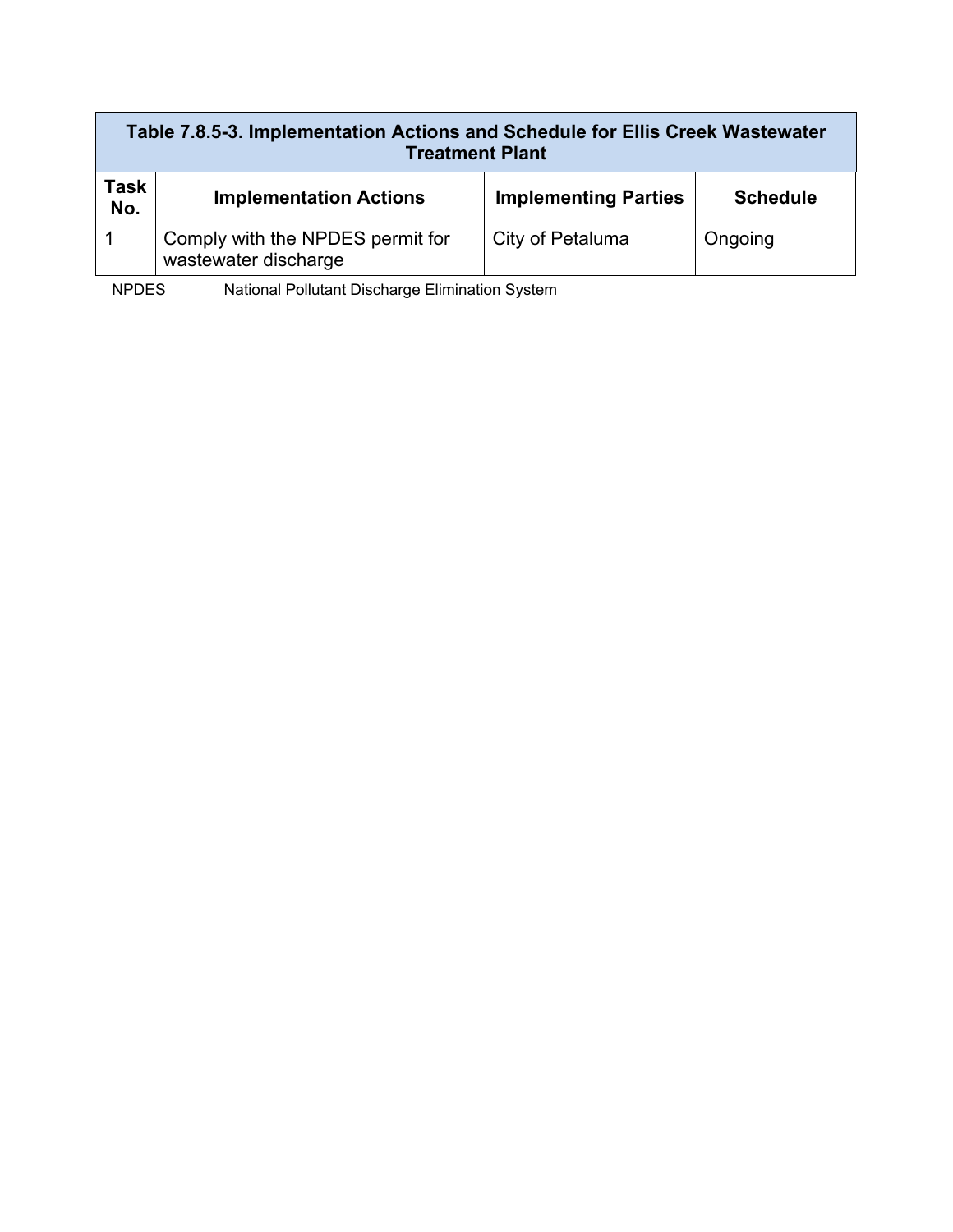|                    | Table 7.8.5-4. Implementation Actions and Schedule for Sanitary Sewer Collection<br><b>Systems</b>                                                                                                                                                                                                                                                                                                                                                                                                           |                                                          |                                                           |  |
|--------------------|--------------------------------------------------------------------------------------------------------------------------------------------------------------------------------------------------------------------------------------------------------------------------------------------------------------------------------------------------------------------------------------------------------------------------------------------------------------------------------------------------------------|----------------------------------------------------------|-----------------------------------------------------------|--|
| <b>Task</b><br>No. | <b>Implementation Actions</b>                                                                                                                                                                                                                                                                                                                                                                                                                                                                                | <b>Implementing Parties</b>                              | <b>Schedule</b>                                           |  |
| 1                  | <b>Comply with Statewide General</b><br>Waste Discharge Requirements for<br>sanitary sewer systems                                                                                                                                                                                                                                                                                                                                                                                                           | City of Petaluma;<br><b>Penngrove Sanitation</b><br>Zone | Ongoing                                                   |  |
| $\overline{2}$     | Phase I-Submit an updated Sewer<br>System Management Plan,<br>acceptable to the Executive Officer,<br>that prioritizes sewer system<br>inspections and repairs in areas<br>within 1000 feet of the river and its<br>major <sup>1</sup> tributaries. Include a diagram<br>of prioritized infrastructure, a time<br>schedule for implementing short-<br>and long-term actions, and, as<br>necessary, a schedule for<br>developing the funds needed for the<br>capital improvement plan                         | City of Petaluma;<br><b>Penngrove Sanitation</b><br>Zone | Within one year<br>of the effective<br>date of the TMDL   |  |
| 3                  | Complete inspections and repairs<br>identified in Phase I                                                                                                                                                                                                                                                                                                                                                                                                                                                    | City of Petaluma;<br><b>Penngrove Sanitation</b><br>Zone | Within five years<br>of the effective<br>date of the TMDL |  |
| 4                  | Phase II-If load allocations are not<br>met, submit an updated Sewer<br>System Management Plan,<br>acceptable to the Executive Officer,<br>that prioritizes sewer system<br>inspections and repairs in areas<br>within 2000 feet of the river and its<br>major tributaries. Include a diagram<br>of prioritized infrastructure, a time<br>schedule for implementing short-<br>and long-term actions, and, as<br>necessary, a schedule for<br>developing the funds needed for the<br>capital improvement plan | City of Petaluma;<br><b>Penngrove Sanitation</b><br>Zone | Within six years<br>of the effective<br>date of the TMDL  |  |
| 5                  | Complete inspections and repairs<br>identified in Phase II                                                                                                                                                                                                                                                                                                                                                                                                                                                   | City of Petaluma;<br><b>Penngrove Sanitation</b><br>Zone | Within 10 years<br>of the effective<br>date of the TMDL   |  |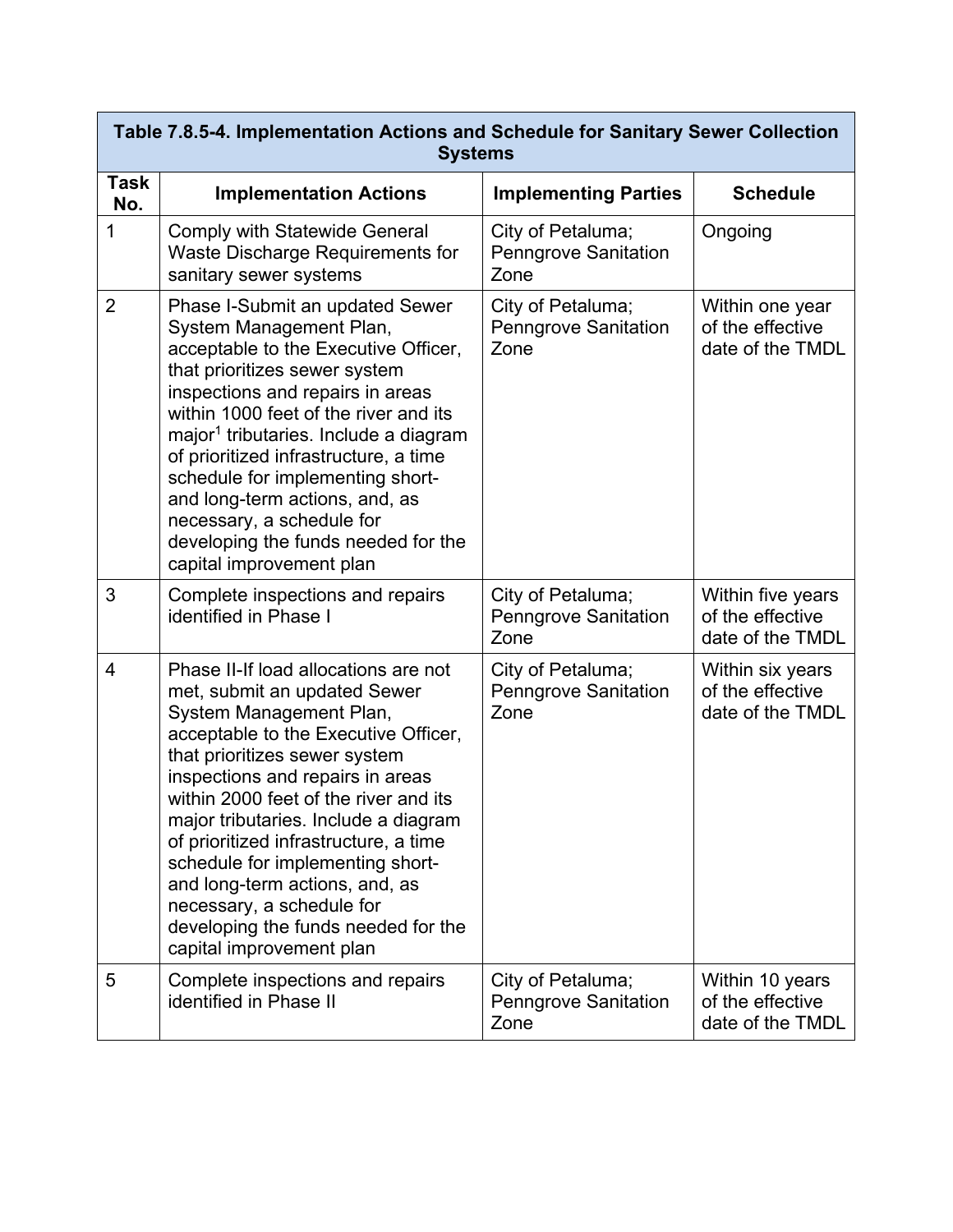### **Table 7.8.5-4. Implementation Actions and Schedule for Sanitary Sewer Collection Systems**

| _______     |                                                                   |                                                          |                                                                                         |
|-------------|-------------------------------------------------------------------|----------------------------------------------------------|-----------------------------------------------------------------------------------------|
| Task<br>No. | <b>Implementation Actions</b>                                     | <b>Implementing Parties</b>                              | <b>Schedule</b>                                                                         |
| 6           | Report results of implementation<br>activities to the Water Board | City of Petaluma;<br><b>Penngrove Sanitation</b><br>Zone | Annually,<br>beginning on the<br>second year after<br>the effective date<br>of the TMDL |

TMDL Total maximum daily load

1. "Major tributaries" are defined as any National Hydrography Dataset medium resolution (1:100,000 scale) mapped stream in the Petaluma River watershed.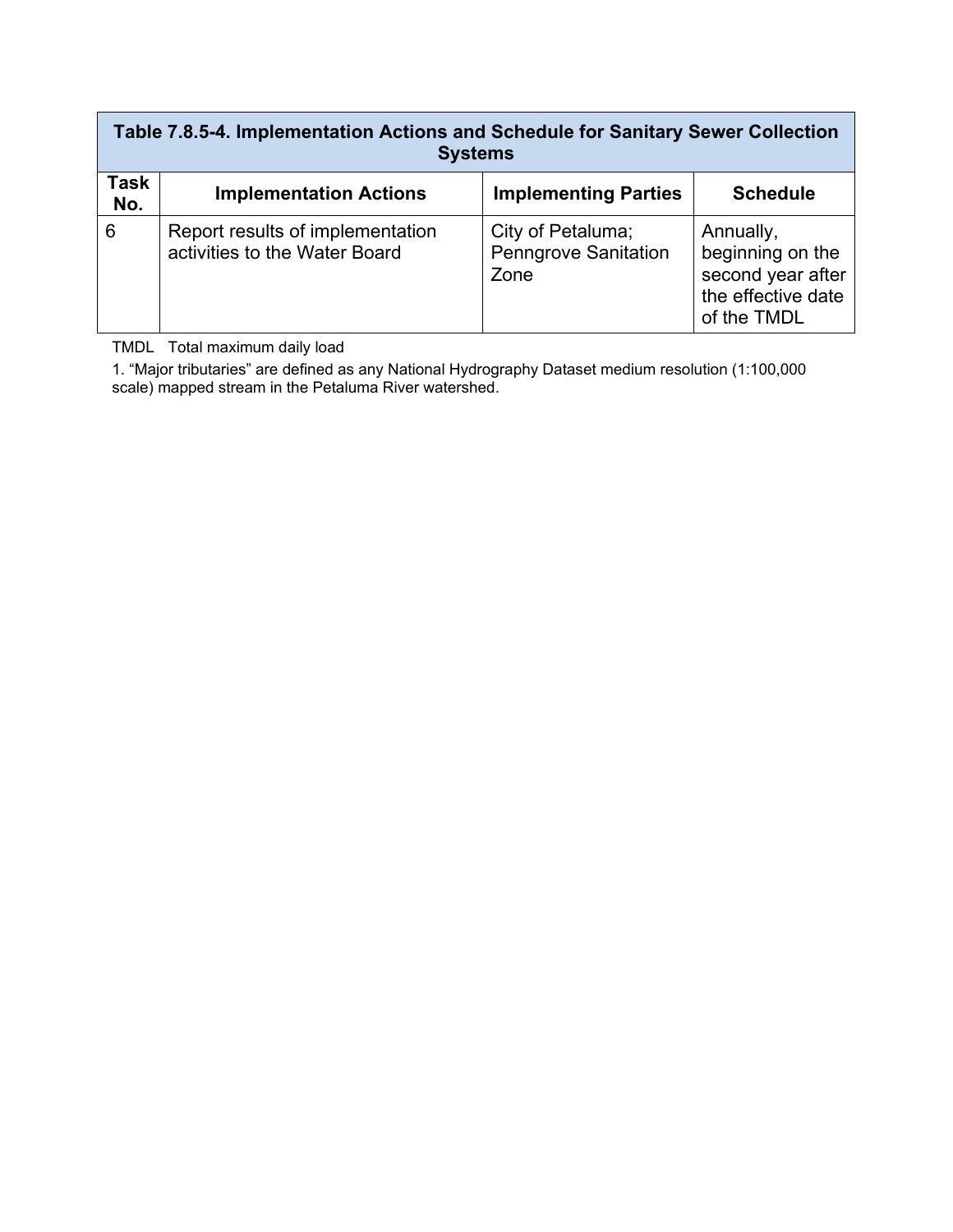|                    | Table 7.8.5-5. Implementation Actions and Schedule for Existing, New, And<br><b>Replacement Onsite Wastewater Treatment Systems</b>                                                                                                                   |                                                                                                                                                     |                                                                                                             |  |
|--------------------|-------------------------------------------------------------------------------------------------------------------------------------------------------------------------------------------------------------------------------------------------------|-----------------------------------------------------------------------------------------------------------------------------------------------------|-------------------------------------------------------------------------------------------------------------|--|
| <b>Task</b><br>No. | <b>Implementation Actions</b>                                                                                                                                                                                                                         | <b>Implementing Parties</b>                                                                                                                         | <b>Schedule</b>                                                                                             |  |
| 1                  | Comply with local codes and<br>ordinances pertaining to OWTS                                                                                                                                                                                          | Owners and operators<br>of Existing, New, and<br><b>Replacement OWTS</b><br>within the Advanced<br>Protection<br>Management Plan<br>boundary        | Upon effective<br>date of the TMDL                                                                          |  |
| $\overline{2}$     | Maintain OWTS in good working<br>condition, including inspecting the<br>OWTS and pumping of solids as<br>necessary, or as required by local<br>ordinances, to maintain proper<br>functioning and assure adequate<br>wastewater treatment and disposal | Owners and operators<br>of Existing, New, and<br><b>Replacement OWTS</b><br>within the Advanced<br>Protection<br><b>Management Plan</b><br>boundary | Ongoing                                                                                                     |  |
| 3                  | Obtain the required basic<br>operational inspection report and<br>submit results and any other<br>required information to the Water<br>Board and local agency                                                                                         | Owners and operators<br>of Existing, New, and<br><b>Replacement OWTS</b><br>within the Advanced<br>Protection<br>Management Plan<br>boundary        | <b>Within three</b><br>years of the<br><b>TMDL</b> effective<br>date, and every<br>ten years,<br>thereafter |  |
| $\overline{4}$     | Notify the local agency if OWTS has<br>pooling effluent, discharges<br>wastewater to the ground surface, or<br>has wastewater backed up into<br>plumbing fixtures                                                                                     | Owners and operators<br>of Existing, New, and<br><b>Replacement OWTS</b><br>within the Advanced<br>Protection<br><b>Management Plan</b><br>boundary | Immediately<br>upon discovery                                                                               |  |
| 5                  | Notify the local agency if OWTS<br>septic tank has failed such that<br>wastewater is leaking from the tank<br>or groundwater is infiltrating the tank                                                                                                 | Owners and operators<br>of Existing, New, and<br><b>Replacement OWTS</b><br>within the Advanced<br>Protection<br>Management Plan<br>boundary        | Immediately<br>upon discovery                                                                               |  |

# **Table 7.8.5-5. Implementation Actions and Schedule for Existing, New, And**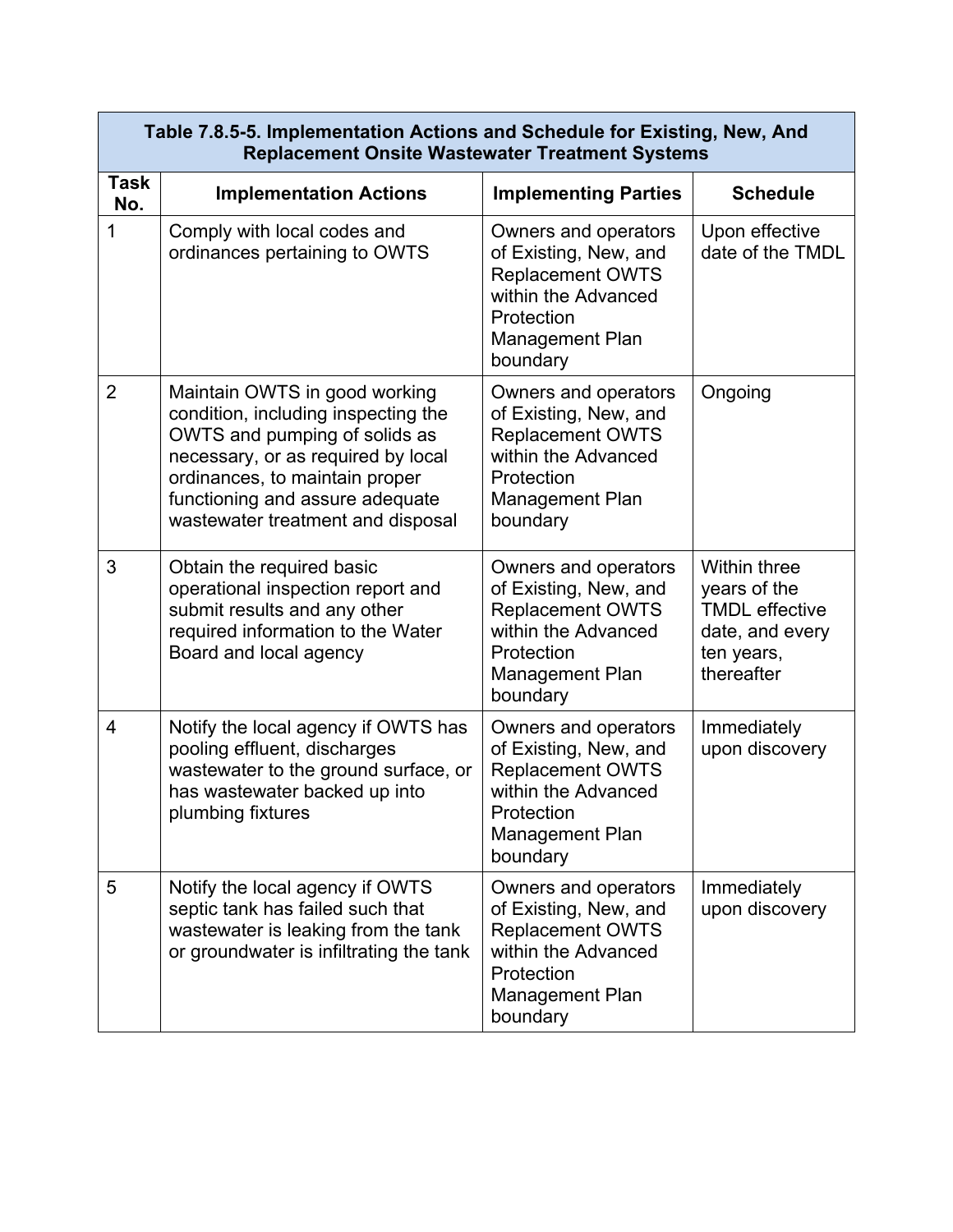|                    | Table 7.8.5-5. Implementation Actions and Schedule for Existing, New, And<br><b>Replacement Onsite Wastewater Treatment Systems</b>                                                                                                                                                         |                                                                                                                                                     |                                                                                                                                                                                                                    |  |
|--------------------|---------------------------------------------------------------------------------------------------------------------------------------------------------------------------------------------------------------------------------------------------------------------------------------------|-----------------------------------------------------------------------------------------------------------------------------------------------------|--------------------------------------------------------------------------------------------------------------------------------------------------------------------------------------------------------------------|--|
| <b>Task</b><br>No. | <b>Implementation Actions</b>                                                                                                                                                                                                                                                               | <b>Implementing Parties</b>                                                                                                                         | <b>Schedule</b>                                                                                                                                                                                                    |  |
| 6                  | Obtain an appropriate local agency<br>permit for the repair or replacement<br>of an OWTS deemed by the Water<br>Board or local agency to be in need<br>of corrective action, and complete all<br>appropriate OWTS repairs or<br>replacement                                                 | Owners and operators<br>of Existing, New, and<br><b>Replacement OWTS</b><br>within the Advanced<br>Protection<br><b>Management Plan</b><br>boundary | Timeline to<br>complete repairs<br>or replacement<br>will be specified<br>by the local<br>agency or the<br>Water Board, at<br>a duration not<br>greater than 12<br>years from the<br>effective date of<br>the TMDL |  |
| $\overline{7}$     | Comply with the OWTS Policy and<br>any approved Local Agency<br><b>Management Program</b>                                                                                                                                                                                                   | County of Sonoma;<br><b>County of Marin</b>                                                                                                         | Ongoing                                                                                                                                                                                                            |  |
| 8                  | Provide all available records<br>pertaining to OWTS located within<br>the APMP boundary to the Water<br>Board, including permitting,<br>maintenance, complaint, or<br>enforcement records                                                                                                   | County of Sonoma;<br><b>County of Marin</b>                                                                                                         | <b>Within three</b><br>months after the<br>effective date of<br>the TMDL                                                                                                                                           |  |
| 9                  | <b>Consistent with the OWTS Policy</b><br>requirements, incorporate the APMP<br>requirements of this TMDL<br>Implementation Plan into the Local<br>Agency Management Program,<br>including the APMP boundary.<br>Include a map and list of included<br><b>OWTS</b>                          | County of Sonoma;<br><b>County of Marin</b>                                                                                                         | Within one year<br>of the effective<br>date of the TMDL                                                                                                                                                            |  |
| 10                 | If notified by the Water Board,<br>OWTS owners, or any other entities<br>of failing OWTS in Category 3 (in<br>need of major repairs), initiate<br>corrective action process as required<br>by the local agency codes and<br>regulations, use local enforcement<br>authorities, if necessary | County of Sonoma;<br>County of Marin                                                                                                                | Ongoing                                                                                                                                                                                                            |  |

 $\overline{\phantom{a}}$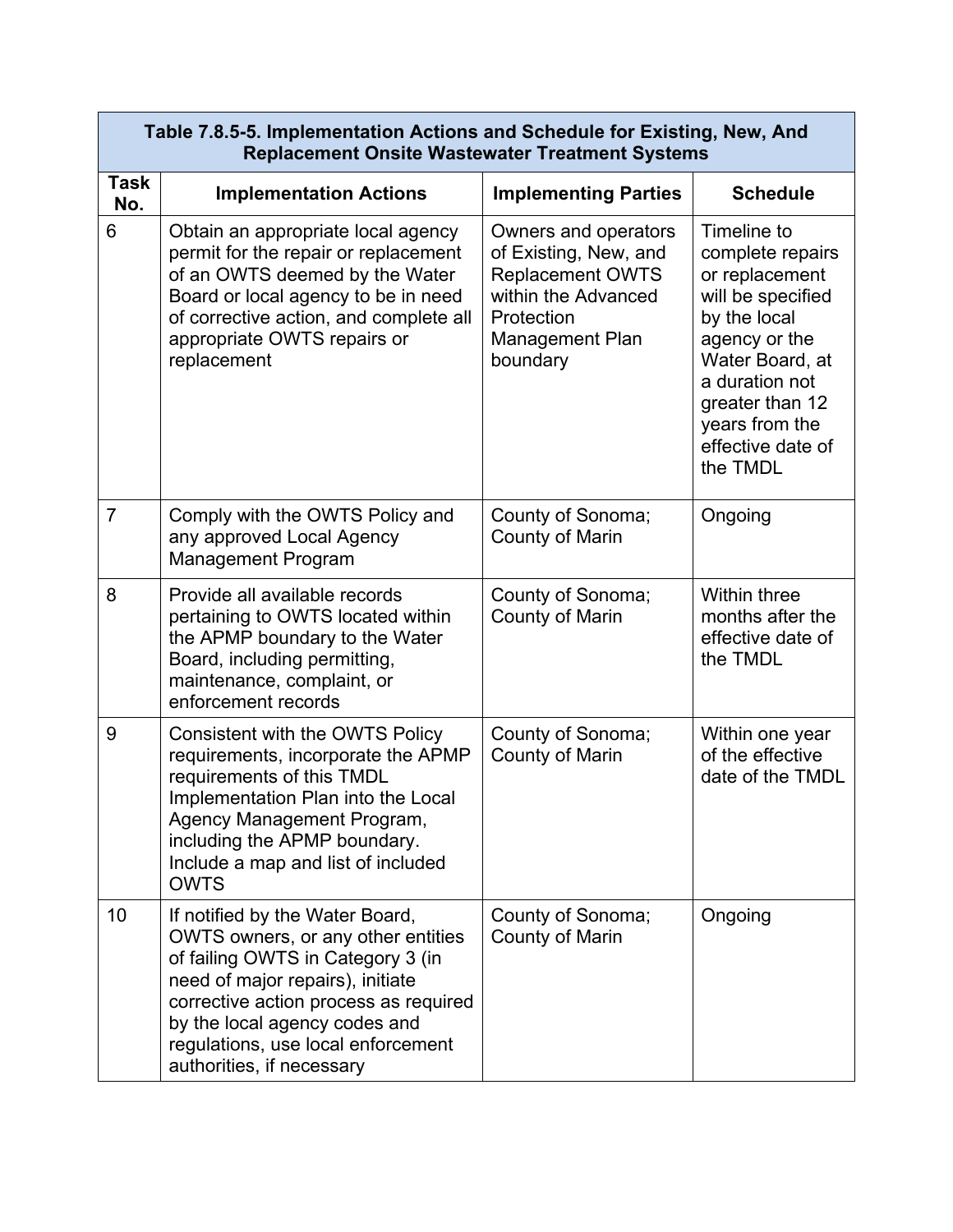| Table 7.8.5-5. Implementation Actions and Schedule for Existing, New, And<br><b>Replacement Onsite Wastewater Treatment Systems</b> |                                                                                                                                                                   |                                             |                                                                                                                                                                                                                                                |
|-------------------------------------------------------------------------------------------------------------------------------------|-------------------------------------------------------------------------------------------------------------------------------------------------------------------|---------------------------------------------|------------------------------------------------------------------------------------------------------------------------------------------------------------------------------------------------------------------------------------------------|
| Task<br>No.                                                                                                                         | <b>Implementation Actions</b>                                                                                                                                     | <b>Implementing Parties</b>                 | <b>Schedule</b>                                                                                                                                                                                                                                |
| 11                                                                                                                                  | Track and report the compliance<br>status of identified failing systems<br>and results of any/all other<br>implementation activities to the<br><b>Water Board</b> | County of Sonoma;<br><b>County of Marin</b> | Quarterly, for<br>Category 1<br>systems, on<br>March 31, June<br>30, September<br>30, and<br>December 31;<br>and annually, for<br>Category 2<br>systems, on<br>February 1,<br>beginning the<br>year after the<br>effective date of<br>the TMDL |

APMP Advanced protection management program

OWTS Onsite wastewater treatment systems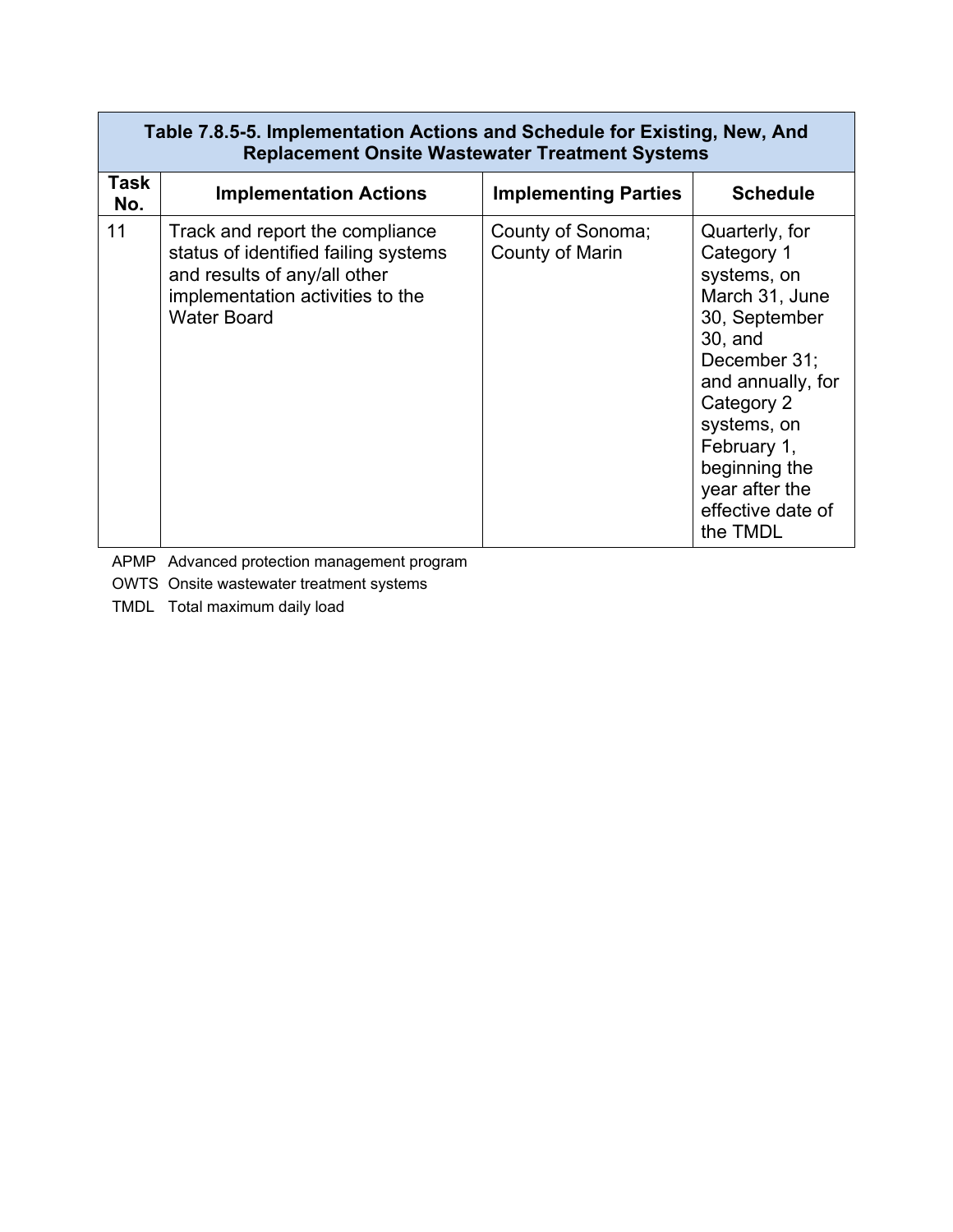|                    | Table 7.8.5-6. Implementation Actions and Schedule for Vessel Marinas                                                                                                                                                                                                                                                                                                                                                                                                                                             |                               |                                                                                                   |  |
|--------------------|-------------------------------------------------------------------------------------------------------------------------------------------------------------------------------------------------------------------------------------------------------------------------------------------------------------------------------------------------------------------------------------------------------------------------------------------------------------------------------------------------------------------|-------------------------------|---------------------------------------------------------------------------------------------------|--|
| <b>Task</b><br>No. | <b>Implementation Actions</b>                                                                                                                                                                                                                                                                                                                                                                                                                                                                                     | <b>Implementing Parties</b>   | <b>Schedule</b>                                                                                   |  |
| 1                  | Begin or boost "no dumping"<br>education efforts to vessel owners                                                                                                                                                                                                                                                                                                                                                                                                                                                 | Marina owners or<br>operators | Within six<br>months of the<br>effective date of<br>the TMDL                                      |  |
| $\overline{2}$     | Submit a plan and implementation<br>schedule, acceptable to the<br>Executive Officer, for:<br>1) Evaluating and ensuring<br>adequacy and proper performance<br>of sewage collection systems<br>(sewage dump stations, sewage<br>pumpout stations, sewer lines, etc.)<br>for vessel marinas; and<br>2) Installing, as needed, an<br>adequate number of sewage<br>pumpout and dump stations. If no<br>new sewage pumpout and dump<br>stations are needed, provide<br>justification as to why they are not<br>needed | Marina owners or<br>operators | Within one year<br>of the effective<br>date of the<br><b>TMDL</b>                                 |  |
| 3                  | Complete implementation of the<br>above plan                                                                                                                                                                                                                                                                                                                                                                                                                                                                      | Marina owners or<br>operators | Within five years<br>of the effective<br>date of the<br><b>TMDL</b>                               |  |
| 4                  | Report results of implementation<br>activities to the Water Board                                                                                                                                                                                                                                                                                                                                                                                                                                                 | Marina owners or<br>operators | Annually,<br>beginning on the<br>second year<br>after the effective<br>date of the<br><b>TMDL</b> |  |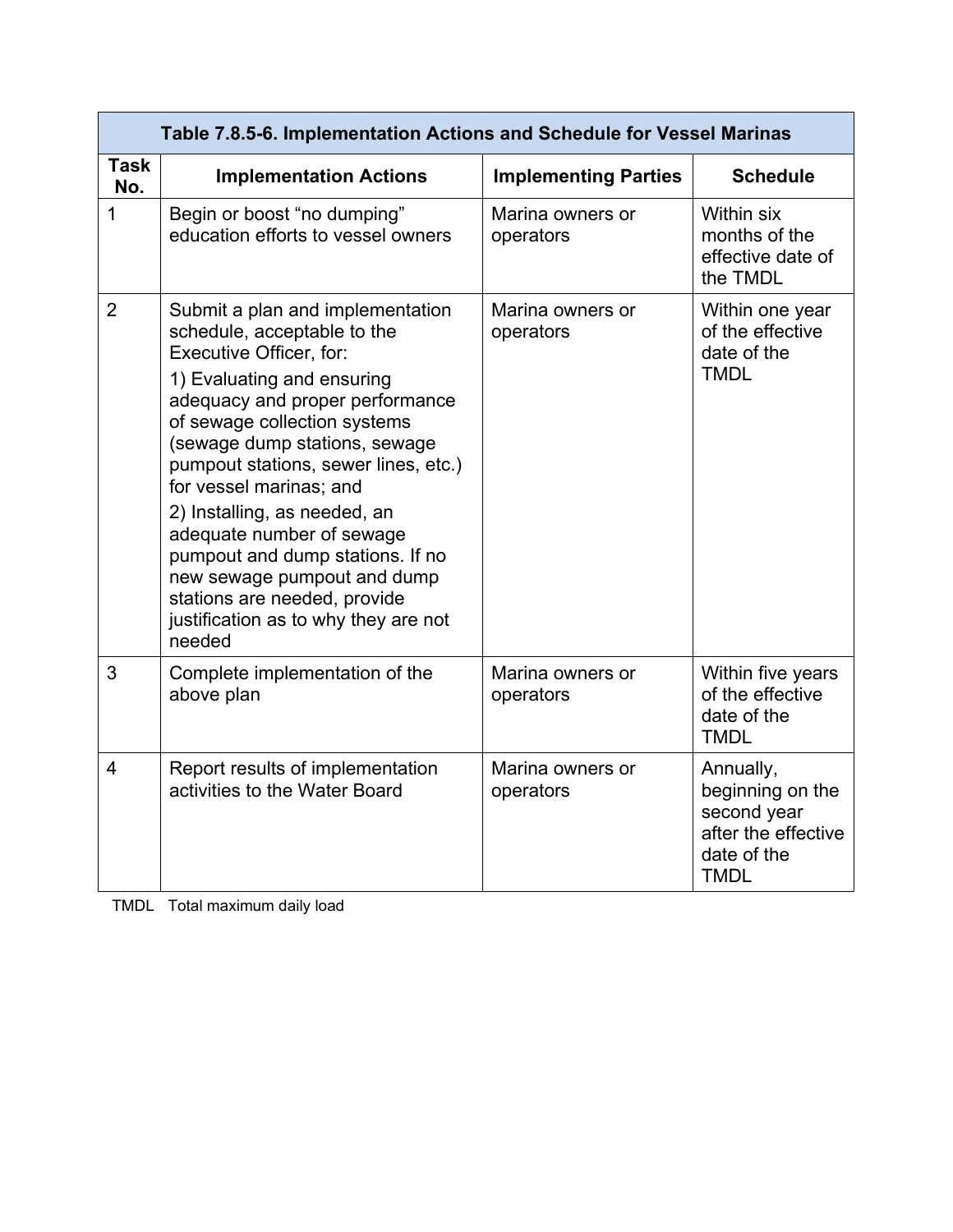## **Table 7.8.5-7. Implementation Actions and Schedule for Confined Animal Facilities**

| Task<br>No.    | <b>Implementation Actions</b>                                                                                                                                                                    | <b>Implementing Parties</b>           | <b>Schedule</b>                                                                                            |
|----------------|--------------------------------------------------------------------------------------------------------------------------------------------------------------------------------------------------|---------------------------------------|------------------------------------------------------------------------------------------------------------|
|                | Obtain coverage and comply with<br>the Water Board's General Waste<br>Discharge Requirements Order No.<br>R2-2016-0031 for Confined Animal<br>Facilities (CAF), as may be<br>amended (CAF Order) | Owners or operators of<br><b>CAFs</b> | As soon as<br>possible; Comply<br>with Order<br>requirements per<br>timeline specified<br>in the CAF Order |
| $\overline{2}$ | Implement BMPs and other actions<br>specified in the CAF Order's ranch<br>water quality control plan                                                                                             | Owners or operators of<br><b>CAFs</b> | According to<br>schedule in the<br>ranch water<br>quality control<br>plan and<br>monitoring plans          |

CAF Confined animal facility

CAFs Confined animal facilities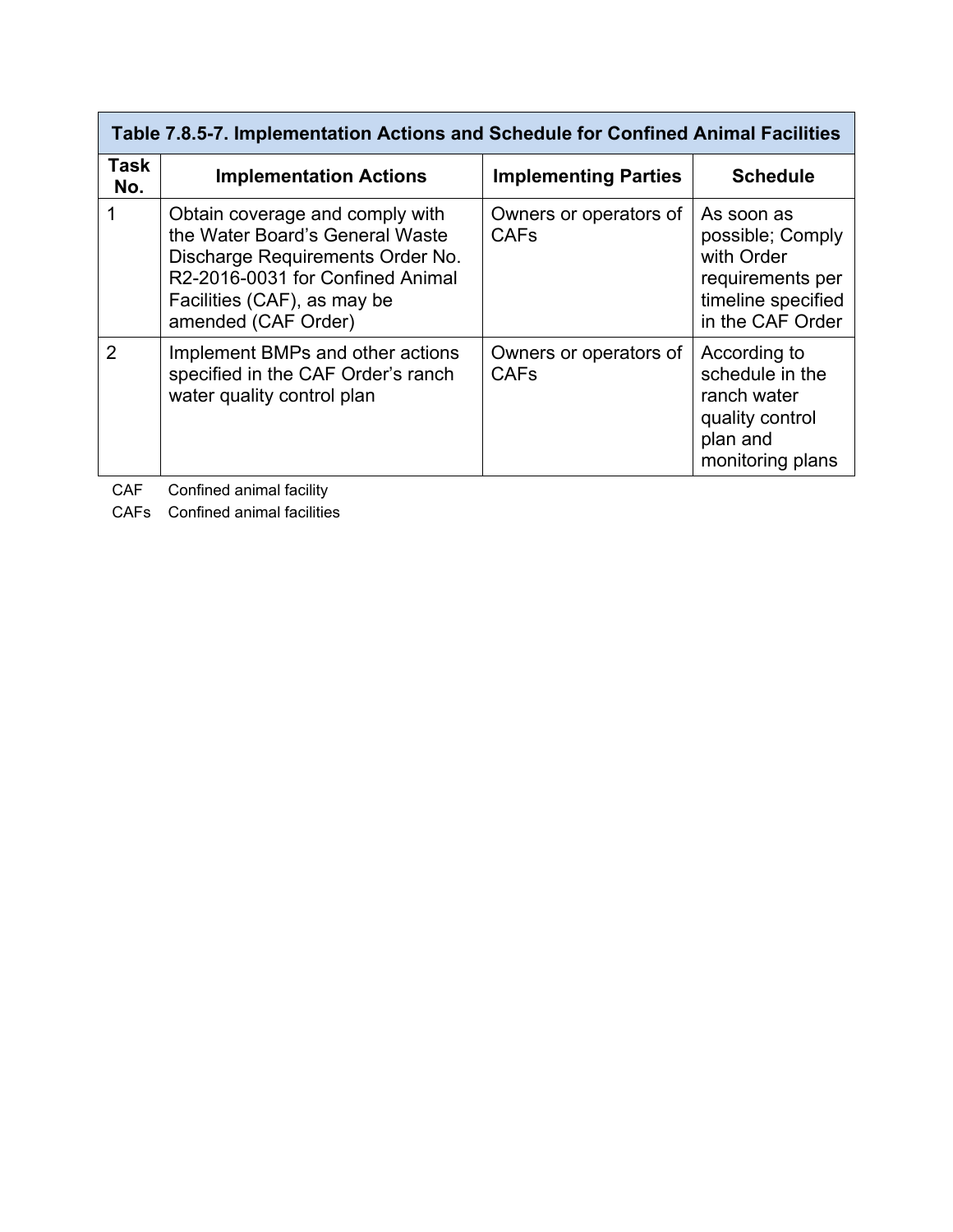| Table 7.8.5-8. Implementation Actions and Schedule for Grazing Lands/ Operations |                                                                                                                                                                                                            |                                                          |                                                                                                                                                                                                               |  |
|----------------------------------------------------------------------------------|------------------------------------------------------------------------------------------------------------------------------------------------------------------------------------------------------------|----------------------------------------------------------|---------------------------------------------------------------------------------------------------------------------------------------------------------------------------------------------------------------|--|
| Task<br>No.                                                                      | <b>Implementation Actions</b>                                                                                                                                                                              | Implementing<br><b>Parties</b>                           | <b>Schedule</b>                                                                                                                                                                                               |  |
|                                                                                  | Obtain coverage and comply with<br>applicable general waste discharge<br>requirements order (Grazing Order)<br>or waiver thereof for grazing<br>lands/operations in the Petaluma<br><b>River watershed</b> | Owners or<br>operators of<br>grazing<br>lands/operations | Obtain coverage no<br>later than 120 days<br>from Grazing Order<br>or waiver adoption by<br>the Regional Water<br>Board; Comply with<br>Order or waiver<br>requirements per<br>timelines specified<br>therein |  |
| $\overline{2}$                                                                   | Produce a ranch or other plan<br>required by the Grazing Order or<br>waiver                                                                                                                                | Owners or<br>operators of<br>grazing<br>lands/operations | Per timeline specified<br>in applicable Grazing<br>Order or waiver                                                                                                                                            |  |
| 3                                                                                | Implement BMPs and management<br>actions specified in the ranch or<br>other plan, if required                                                                                                              | Owners or<br>operators of<br>grazing<br>lands/operations | Per timeline specified<br>in applicable Grazing<br>Order or waiver                                                                                                                                            |  |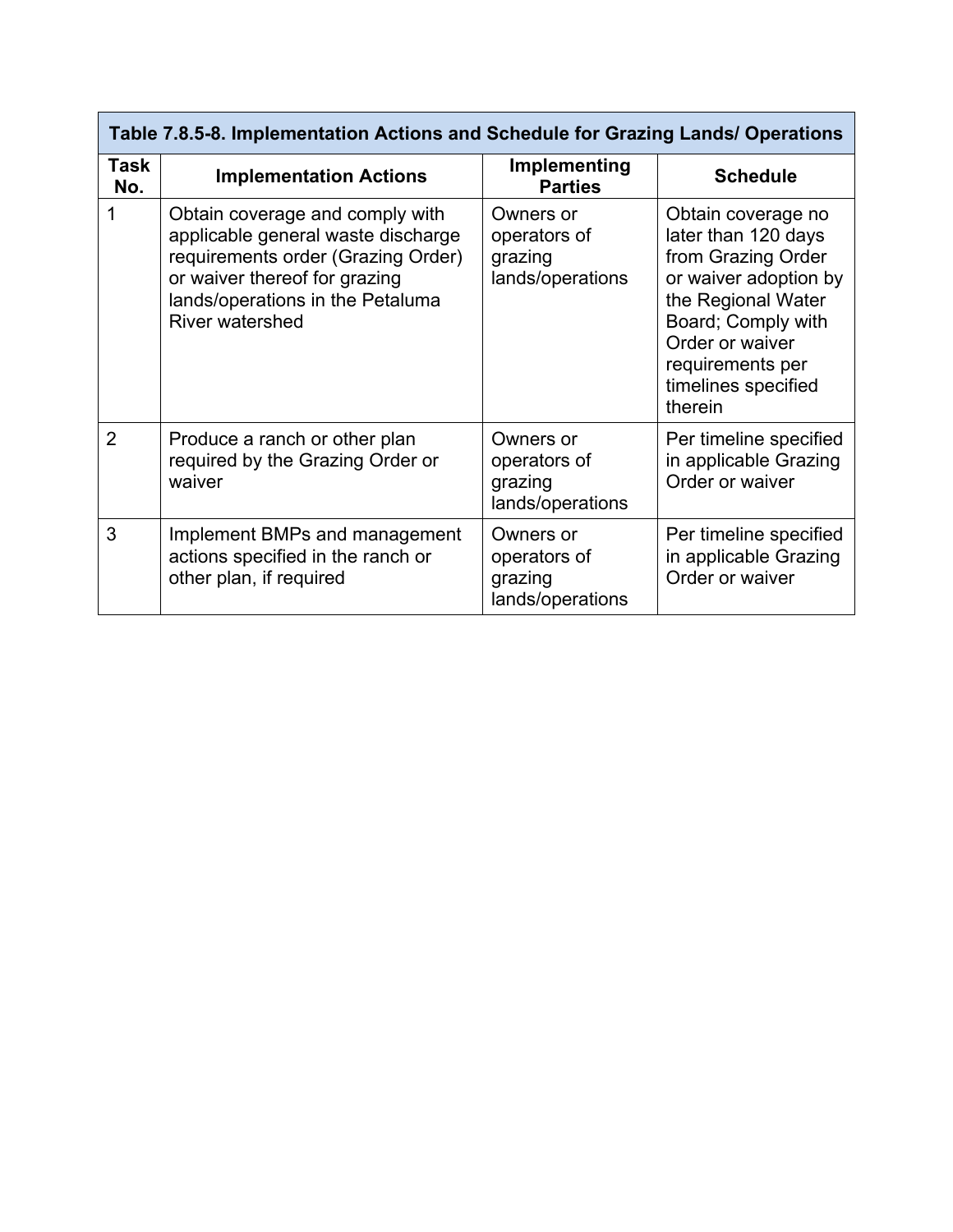|                    | Table 7.8.5-9. Implementation Actions and Schedule for Municipal Stormwater<br><b>Runoff</b>                                                                                                                                                                                                                                                                                                                                                                                                                                                                                                                                                                                                                                                                                                                                                                                                                                                                                                                                                                                                                                                                                                                                                                            |                                                                                       |                                                                                  |  |
|--------------------|-------------------------------------------------------------------------------------------------------------------------------------------------------------------------------------------------------------------------------------------------------------------------------------------------------------------------------------------------------------------------------------------------------------------------------------------------------------------------------------------------------------------------------------------------------------------------------------------------------------------------------------------------------------------------------------------------------------------------------------------------------------------------------------------------------------------------------------------------------------------------------------------------------------------------------------------------------------------------------------------------------------------------------------------------------------------------------------------------------------------------------------------------------------------------------------------------------------------------------------------------------------------------|---------------------------------------------------------------------------------------|----------------------------------------------------------------------------------|--|
| <b>Task</b><br>No. | <b>Implementation Actions</b>                                                                                                                                                                                                                                                                                                                                                                                                                                                                                                                                                                                                                                                                                                                                                                                                                                                                                                                                                                                                                                                                                                                                                                                                                                           | Implementing<br><b>Parties</b>                                                        | <b>Schedule</b>                                                                  |  |
| 1                  | Submit an Initial Report to the Water Board<br>describing current actions being implemented to<br>prevent or reduce discharges of bacteria to storm<br>sewer systems. The report shall also include<br>schedule, timeline, or frequency of implementation<br>activities for all actions, as appropriate                                                                                                                                                                                                                                                                                                                                                                                                                                                                                                                                                                                                                                                                                                                                                                                                                                                                                                                                                                 | City of<br>Petaluma,<br>County of<br>Sonoma,<br>County of<br>Marin, City of<br>Novato | Within<br>three<br>months of<br>the<br>effective<br>date of the<br><b>TMDL</b>   |  |
| $\overline{2}$     | <b>Category I Actions:</b><br>• Effectively prohibit and prevent potential illicit<br>discharges into the storm sewer system from:<br>o Human waste from homeless encampments.<br>Develop an effective approach based on the<br>size of the homeless population; and<br>o Sanitary sewer collection system. Ensure at<br>least 20% of the stormwater system is<br>evaluated and addressed for illicit<br>connections each year. If this work has<br>already been performed under past permits,<br>submit results of that evaluation, and<br>corresponding repairs, in the Initial Report<br>• Address potential pet waste discharges into the<br>storm sewer system through the following actions:<br>$\circ$ Develop and implement a visual inspection<br>program to identify high pet waste<br>accumulation areas and develop a cleanup<br>plan for these areas, including specific<br>actions before winter rains;<br>Install new or additional dog waste cleanup<br>$\circ$<br>signs, waste bag dispensers, and trash bins<br>in high dog waste accumulation areas;<br>o Evaluate and improve the service frequency<br>of dog waste bins, as needed; and<br>Develop and implement a comprehensive pet<br>$\circ$<br>waste public outreach and education<br>campaign | City of<br>Petaluma,<br>County of<br>Sonoma,<br>County of<br>Marin, City of<br>Novato | <b>Within five</b><br>years of<br>the<br>effective<br>date of the<br><b>TMDL</b> |  |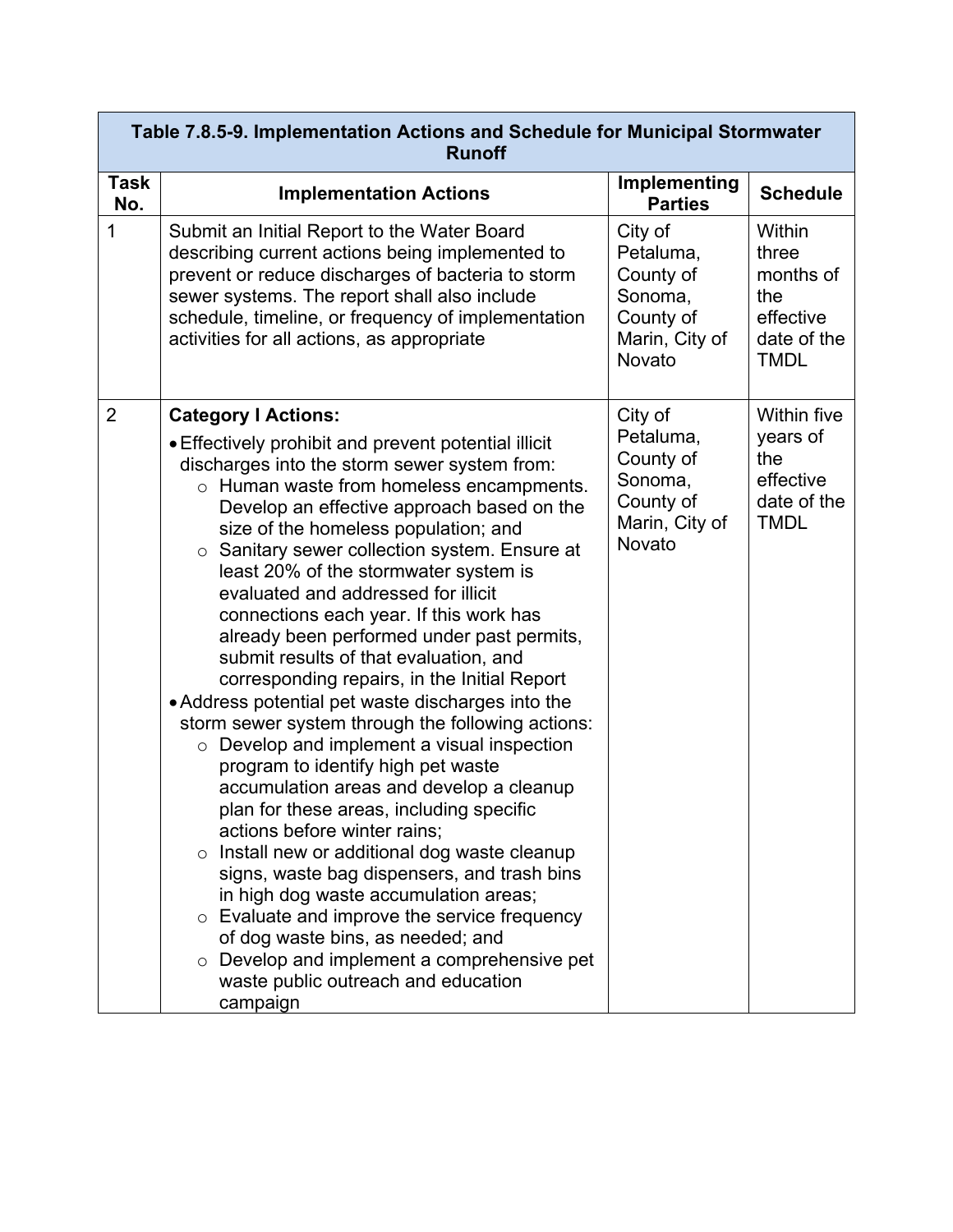| Table 7.8.5-9. Implementation Actions and Schedule for Municipal Stormwater<br><b>Runoff</b> |                                                                                                                                                                                                                                                                                                                                                                                                                                                                                                                                                                                                                                                                                                                                                                                                                                                                                                                                                                                                                                                                                                                                                  |                                                                                       |                                                                                 |  |  |  |
|----------------------------------------------------------------------------------------------|--------------------------------------------------------------------------------------------------------------------------------------------------------------------------------------------------------------------------------------------------------------------------------------------------------------------------------------------------------------------------------------------------------------------------------------------------------------------------------------------------------------------------------------------------------------------------------------------------------------------------------------------------------------------------------------------------------------------------------------------------------------------------------------------------------------------------------------------------------------------------------------------------------------------------------------------------------------------------------------------------------------------------------------------------------------------------------------------------------------------------------------------------|---------------------------------------------------------------------------------------|---------------------------------------------------------------------------------|--|--|--|
| <b>Task</b><br>No.                                                                           | <b>Implementation Actions</b>                                                                                                                                                                                                                                                                                                                                                                                                                                                                                                                                                                                                                                                                                                                                                                                                                                                                                                                                                                                                                                                                                                                    | Implementing<br><b>Parties</b>                                                        | <b>Schedule</b>                                                                 |  |  |  |
| 3                                                                                            | <b>Category II Actions:</b><br>• If the implementation of the above Category I<br>actions are insufficient to meet the wasteload<br>allocations five years after the TMDL effective<br>date, implement the actions listed below or justify<br>why they are not appropriate:<br>• Inspect existing or future local parks, dog parks,<br>and outdoor pet kennel facilities to ensure<br>compliance with applicable codes and ordinances,<br>and take corrective or enforcement actions as<br>needed<br>• Divert runoff to the sanitary sewer system<br>• Develop and implement a coordination and spill<br>response plan to prevent sanitary sewer overflows<br>from reaching the storm sewer system<br>• Regulatory controls such as:<br>$\circ$ Develop and enforce pet or domestic animals<br>waste disposal ordinances;<br>$\circ$ Better enforcement of existing litter<br>ordinances;<br>$\circ$ Enforce ordinances for commercial, industrial,<br>and multi-family garbage control, including<br>requirements to cover trash enclosures;<br>$\circ$ Develop and enforce guidelines for portable<br>toilets and recreational vehicle dumping | City of<br>Petaluma,<br>County of<br>Sonoma,<br>County of<br>Marin, City of<br>Novato | Five years<br>after the<br>effective<br>date of the<br><b>TMDL</b>              |  |  |  |
| $\overline{4}$                                                                               | If wasteload allocations are not met, submit an<br>enhanced plan, acceptable to the Executive Officer,<br>describing actions being implemented and<br>additional actions that will be implemented to<br>reduce discharges of bacteria to the river and its<br>tributaries. The plan shall include an implementation<br>schedule and milestones for compliance.                                                                                                                                                                                                                                                                                                                                                                                                                                                                                                                                                                                                                                                                                                                                                                                   | City of<br>Petaluma,<br>County of<br>Sonoma,<br>County of<br>Marin, City of<br>Novato | <b>Within six</b><br>years of<br>the<br>effective<br>date of the<br><b>TMDL</b> |  |  |  |
| 5                                                                                            | Complete implementation of the enhanced<br>stormwater actions                                                                                                                                                                                                                                                                                                                                                                                                                                                                                                                                                                                                                                                                                                                                                                                                                                                                                                                                                                                                                                                                                    | City of<br>Petaluma,<br>County of<br>Sonoma,<br>County of<br>Marin, City of<br>Novato | Within 10<br>years of<br>the<br>effective<br>date of the<br><b>TMDL</b>         |  |  |  |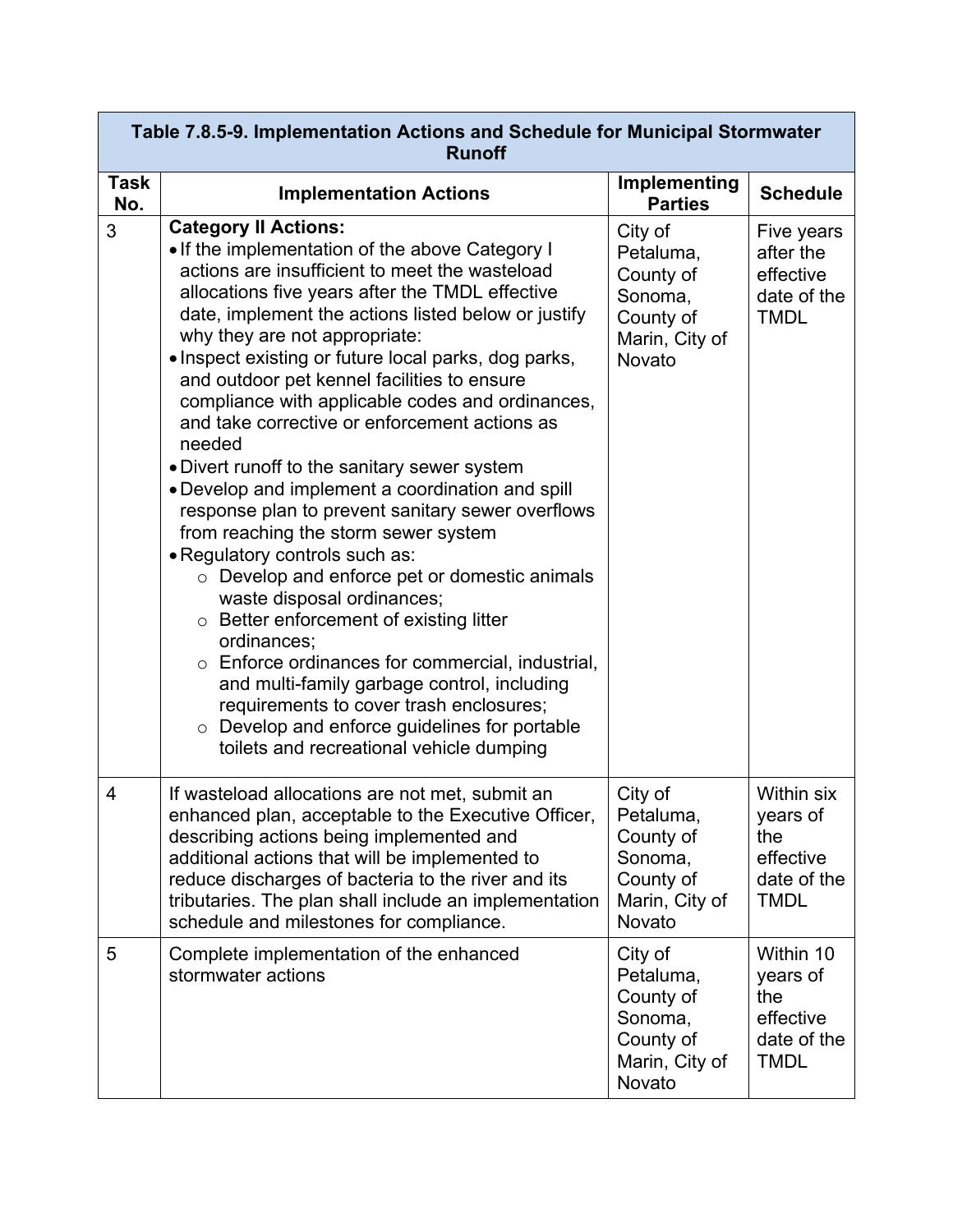| Table 7.8.5-9. Implementation Actions and Schedule for Municipal Stormwater<br><b>Runoff</b> |                                                                                                                                                                                                                                                                             |                                                                                       |                                                                                                            |  |  |  |
|----------------------------------------------------------------------------------------------|-----------------------------------------------------------------------------------------------------------------------------------------------------------------------------------------------------------------------------------------------------------------------------|---------------------------------------------------------------------------------------|------------------------------------------------------------------------------------------------------------|--|--|--|
| Task<br>No.                                                                                  | <b>Implementation Actions</b>                                                                                                                                                                                                                                               | Implementing<br><b>Parties</b>                                                        | <b>Schedule</b>                                                                                            |  |  |  |
| 6                                                                                            | Provide a report on the status of the implementation<br>activities. The report shall cover all the actions<br>implemented in the previous year as well as a<br>listing, timeline, and discussion of the actions<br>scheduled for implementation during the upcoming<br>year | City of<br>Petaluma,<br>County of<br>Sonoma,<br>County of<br>Marin, City of<br>Novato | Annually,<br>beginning<br>on the<br>second<br>year after<br>the<br>effective<br>date of the<br><b>TMDL</b> |  |  |  |

BMPs Best management practices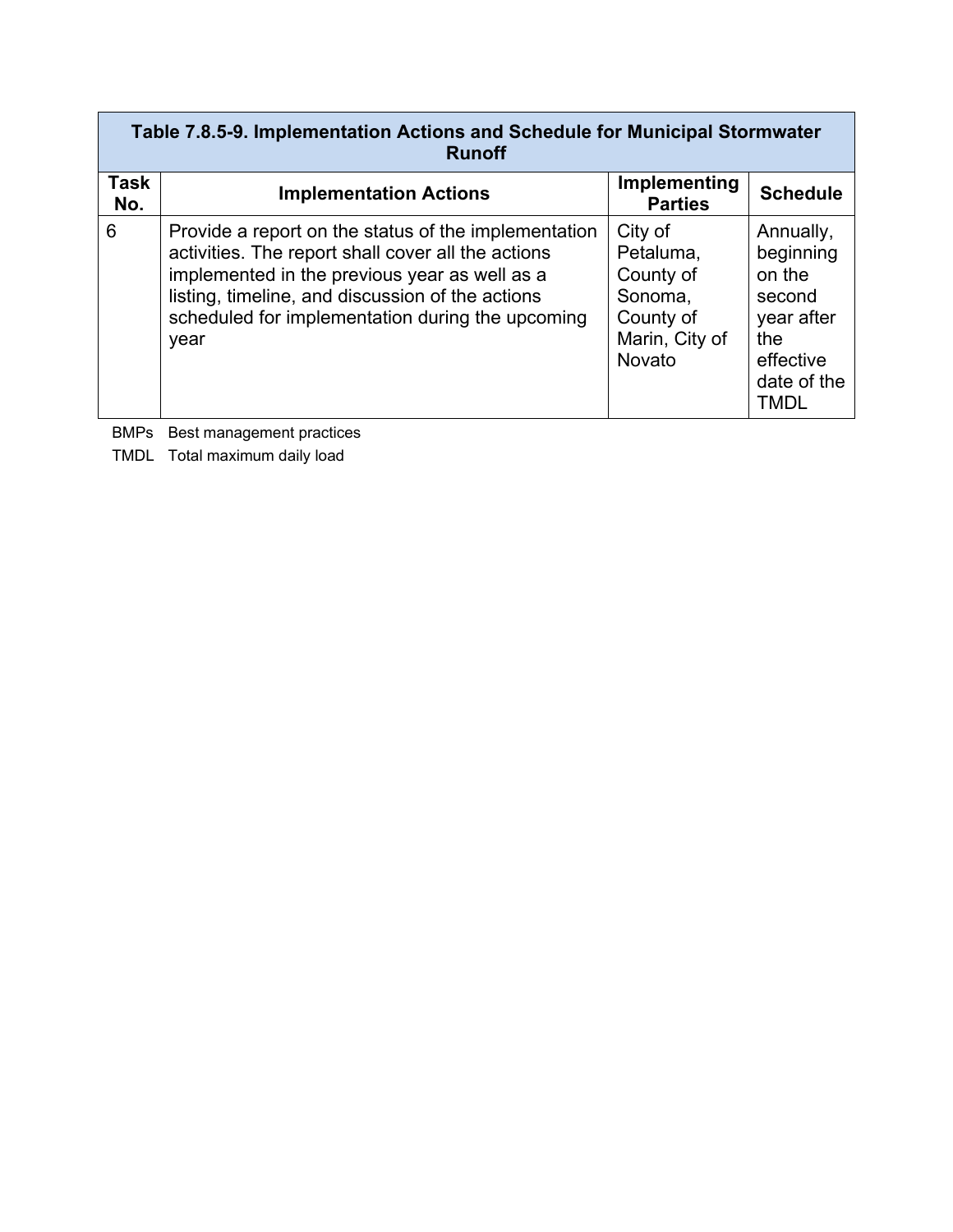| Table 7.8.5-10. Implementation Actions and Schedule for Homeless Encampments |                                                                                                                                                                                                                                                                                               |                               |                                                                                         |  |  |  |
|------------------------------------------------------------------------------|-----------------------------------------------------------------------------------------------------------------------------------------------------------------------------------------------------------------------------------------------------------------------------------------------|-------------------------------|-----------------------------------------------------------------------------------------|--|--|--|
| Task<br>No.                                                                  | <b>Implementation Actions</b>                                                                                                                                                                                                                                                                 | <b>Implementing Parties</b>   | <b>Schedule</b>                                                                         |  |  |  |
|                                                                              | Submit a plan and schedule,<br>acceptable to the Executive Officer,<br>that includes appropriate measures<br>to prevent human waste discharges<br>into storm sewer systems from<br>homeless encampments on City of<br>Petaluma and Caltrans properties<br>within the Petaluma River watershed | City of Petaluma;<br>Caltrans | Within one year<br>of the effective<br>date of the TMDL                                 |  |  |  |
| $\overline{2}$                                                               | Implement the plan for addressing<br>human waste discharges from the<br>homeless encampment areas                                                                                                                                                                                             | City of Petaluma;<br>Caltrans | Commence<br>activities within<br>18 months of the<br>effective date of<br>the TMDL      |  |  |  |
| 3                                                                            | Report results of implementation<br>activities to the Water Board                                                                                                                                                                                                                             | City of Petaluma;<br>Caltrans | Annually,<br>beginning on the<br>second year after<br>the effective date<br>of the TMDL |  |  |  |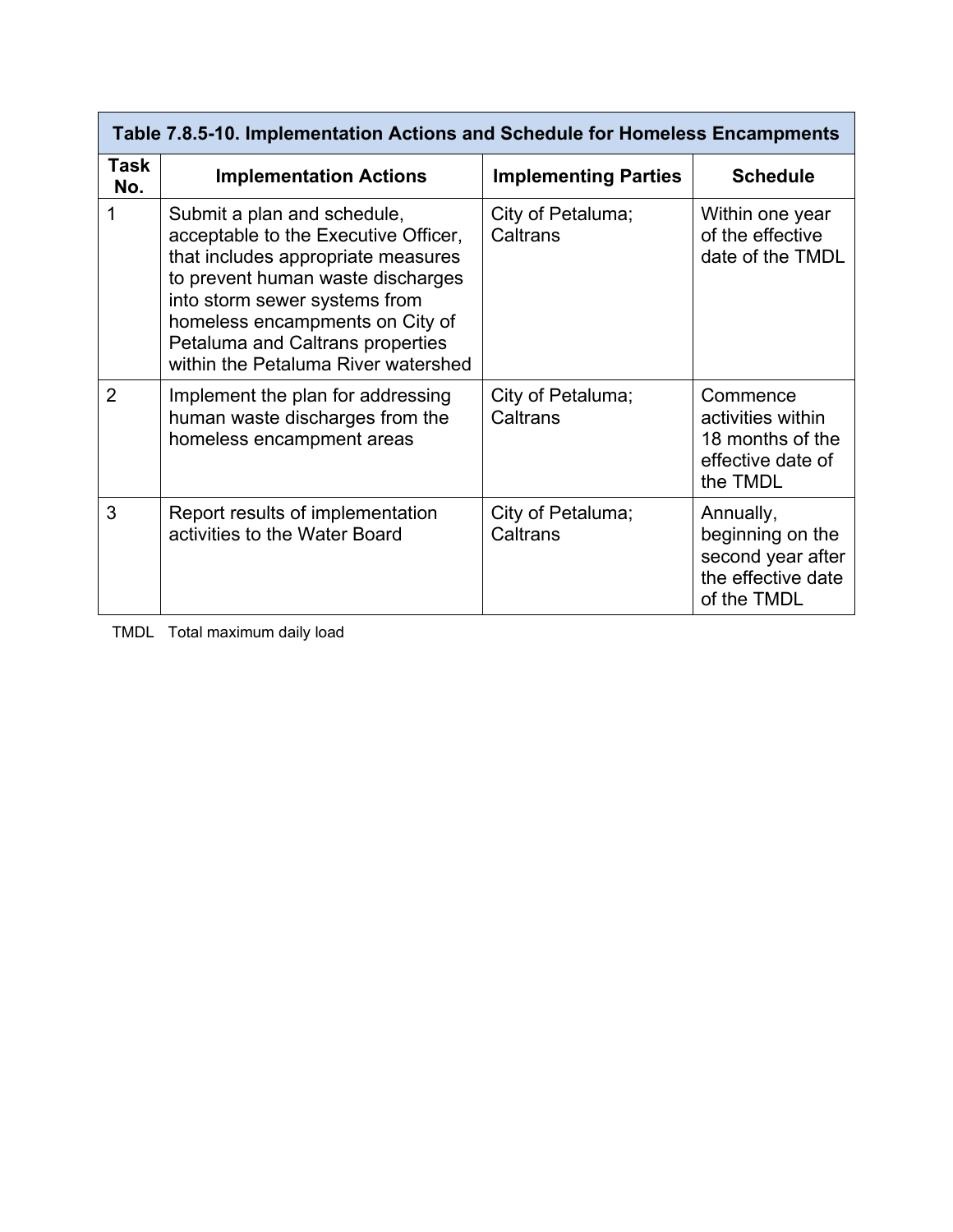| Table 7.8.5-11. Implementation Actions and Schedule for Water Quality Monitoring |                                                                                                                                                                                                                                                                                                                                                                                                                                                                                                                                                                                                                                                                                                                                                                                                                                                                                                                                                 |                                                                              |                                                                                                                         |  |  |  |
|----------------------------------------------------------------------------------|-------------------------------------------------------------------------------------------------------------------------------------------------------------------------------------------------------------------------------------------------------------------------------------------------------------------------------------------------------------------------------------------------------------------------------------------------------------------------------------------------------------------------------------------------------------------------------------------------------------------------------------------------------------------------------------------------------------------------------------------------------------------------------------------------------------------------------------------------------------------------------------------------------------------------------------------------|------------------------------------------------------------------------------|-------------------------------------------------------------------------------------------------------------------------|--|--|--|
| <b>Task</b><br>No.                                                               | <b>Implementation Actions</b>                                                                                                                                                                                                                                                                                                                                                                                                                                                                                                                                                                                                                                                                                                                                                                                                                                                                                                                   | <b>Implementing Parties</b>                                                  | <b>Schedule</b>                                                                                                         |  |  |  |
| 1                                                                                | Pursuant to the provisions of<br><b>California Water Code Section</b><br>13225 or 13267, submit a<br>representative bacteria water quality<br>monitoring plan for the Petaluma<br>River and its tributaries, acceptable<br>to the Executive officer, to: 1) better<br>characterize FIB contributions from<br>respective sources/jurisdictions, 2)<br>assess BMP effectiveness, and 3)<br>assess progress towards attainment<br>of respective load and wasteload<br>allocations.<br>To the extent possible, the<br>implementing parties within each<br>County (e.g., City of Petaluma and<br>County of Sonoma; City of Novato<br>and County of Marin) should<br>collaborate on a single cooperative<br>plan. The monitoring plan shall be<br>designed to demonstrate<br>implementing parties are not causing<br>or contributing to the impairment of<br>the river and its tributaries, and it<br>shall be acceptable to the Executive<br>Officer | City of Petaluma,<br>County of Sonoma,<br>City of Novato, County<br>of Marin | Within one year<br>of the effective<br>date of the TMDL                                                                 |  |  |  |
| 2                                                                                | Implement the water quality<br>monitoring plan                                                                                                                                                                                                                                                                                                                                                                                                                                                                                                                                                                                                                                                                                                                                                                                                                                                                                                  | City of Petaluma,<br>County of Sonoma,<br>City of Novato, County<br>of Marin | Within two years<br>of the effective<br>date of the<br>TMDL, and every<br>other year,<br>thereafter                     |  |  |  |
| 3                                                                                | Submit a report on the status of all<br>water quality monitoring activities<br>Include an assessment of water<br>quality monitoring data and any<br>newly developed, enhanced, or<br>implemented water quality<br>monitoring actions                                                                                                                                                                                                                                                                                                                                                                                                                                                                                                                                                                                                                                                                                                            | City of Petaluma,<br>County of Sonoma,<br>City of Novato, County<br>of Marin | Every other year,<br>starting one year<br>after the<br>commencement<br>of the water<br>quality<br>monitoring<br>program |  |  |  |

#### BMP Best management practice